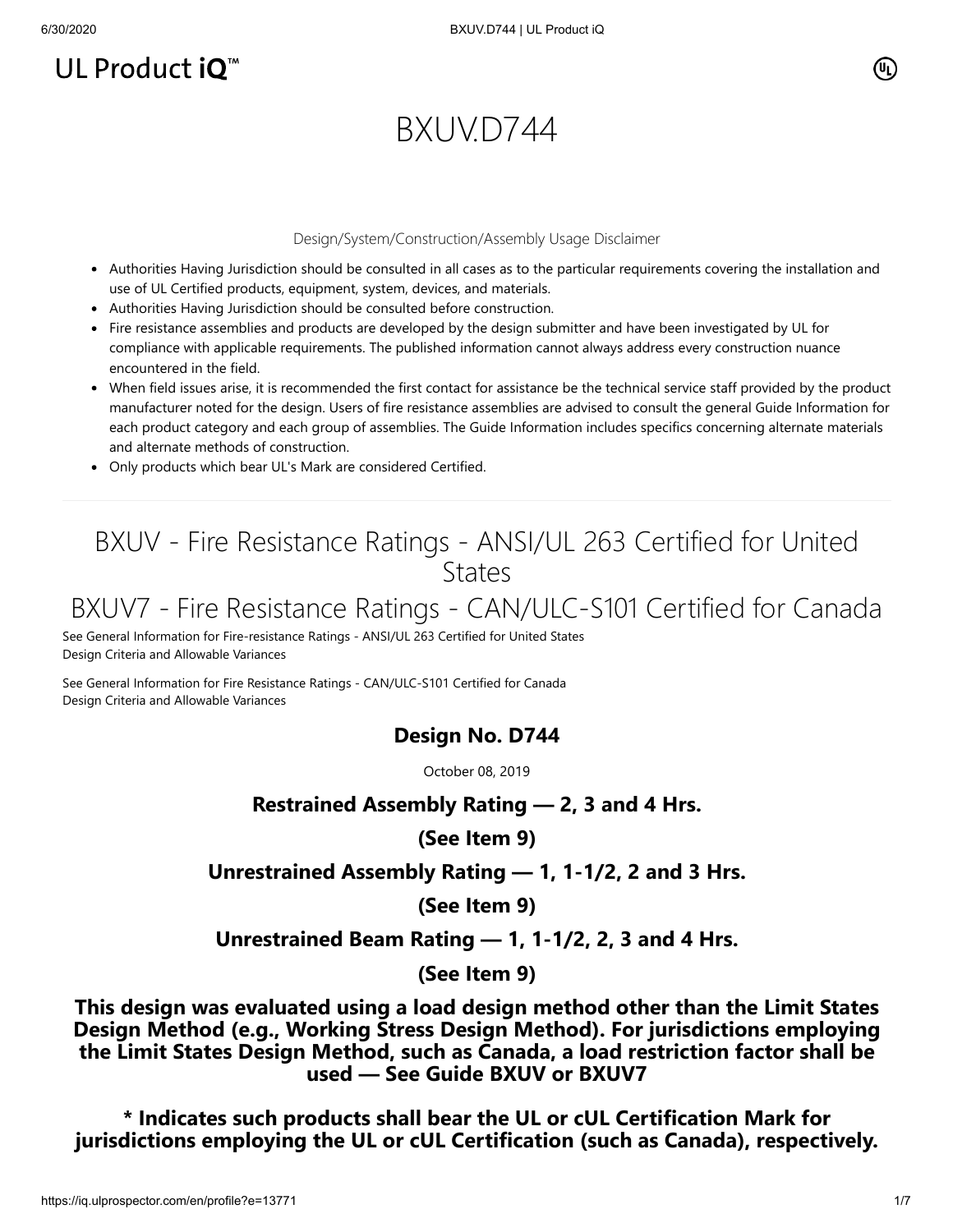6/30/2020 BXUV.D744 | UL Product iQ



2. **Normal Weight Concrete —** Normal weight concrete, carbonate or siliceous aggregate, 150 pcf unit weight, 4000 psi compressive strength. **Lightweight Concrete—** For use with item 9A. Expanded shale, clay or slate aggregate by rotary-kiln method, 116-120 pcf unit weight, 3000 psi compressive strength, vibrated. Min thickness as measured to crests of steel floor and form units, 2-1/2 in.

3. **Welded Wire Fabric —** 6 x 6 — W1.4 x W1.4.

4. **Steel Floor and Form Units\* —** Composite 1-1/2 or 1-5/8 in. deep galv units. Floor may consist of all fluted units, all cellular units or any combination of fluted and cellular units. Fluted units to be 24 in. wide, No. 22 MSG min. Cellular units to be 24 in. wide, No. 20/20 MSG min. Adjacent units buttoned punched together 36 in. O.C. at side joints. The cells of the cellular steel floor units shall not be penetrated by fasteners (Item 7).

5. **Shear Connector-(Optional) —** Studs, 3/4 in. diam by 3-7/8 in. long, headed type or equivalent per AISC Specification. Welded to top flange of beam through the floor units.

6. **Joint Cover —** 2 in. wide pressure sensitive cloth tape.

7. **Fasteners —** No. 12 by 1 in., Type AB, with high-low threads and a flat head. For powder actuated attachment, any standard concrete and steel fastener with a min length of 1-1/4 in., min shank diam of 0.145 in. and a min 1/16 by 1/2 in. diam washer. Fasteners spaced 12 in. O.C. in both direction to secure lath to floor units. Fasteners secured only to valley portion of the floor units and therefore shall not penetrate the cell areas of the cellular floor units.

8. **Metal Lath —** 3/8 in. diamond mesh, 2.5 lbs per sq yd painted or galv expanded steel. Adjacent pieces of lath overlapped 3 in.

9. **Spray-Applied Fire Resistive Materials\* —** Applied by mixing with water and spraying or troweling in one or more coats to a final thickness as shown in the table below, to steel surfaces which must be clean and free of dirt, loose scale and oil. Thickness beneath floor units measured to face of lath. Min avg density of 38 pcf with min ind value of 35 pcf for Type 800. Min avg density of 44 pcf with min ind value of 40 pcf for Type M-II. Min avg density of 47 pcf, with min individual value of 43 pcf for Type M-II/P. Min avg density of 44 pcf with min ind value of 42 pcf for Type TG. For method of density determination, see Design Information Section.

|                   |                     |                     |             | <b>Spray Applied Fire</b> |
|-------------------|---------------------|---------------------|-------------|---------------------------|
| <b>Restrained</b> | <b>Unrestrained</b> | <b>Unrestrained</b> |             | <b>Resistive Mtl In.</b>  |
| Assembly          | Assembly            | <b>Beam</b>         |             | <b>Beneath</b>            |
| <b>Rating Hr</b>  | <b>Rating Hr</b>    | <b>Rating Hr</b>    | <b>Beam</b> | <b>Floor</b>              |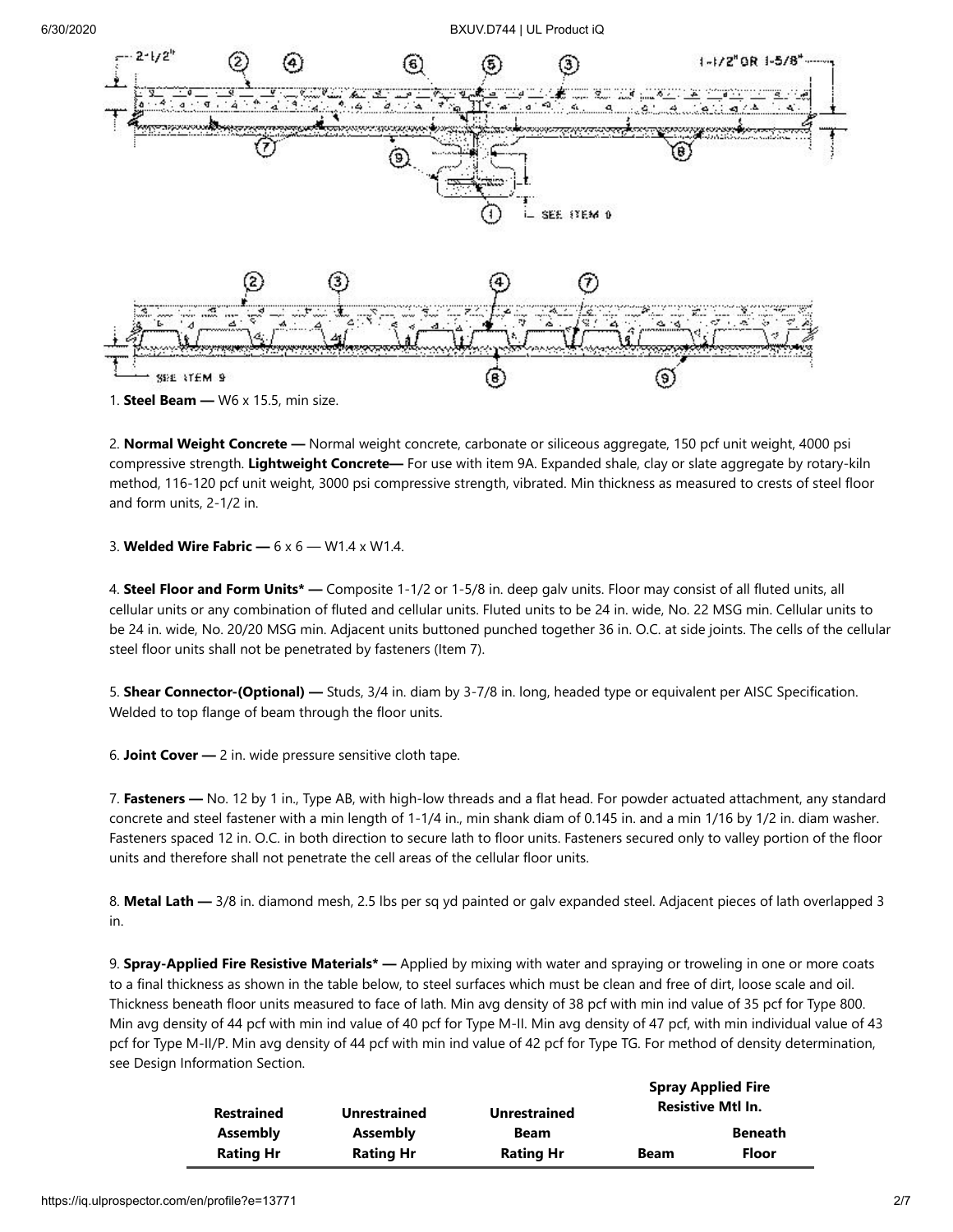| 2              | 1              | 1              | 1/2        | 5/8 |
|----------------|----------------|----------------|------------|-----|
| 2              | $\overline{c}$ | $\overline{2}$ | 3/4        | 5/8 |
| 3              | $1 - 1/2$      | $1 - 1/2$      | 5/8        | 5/8 |
| 3              | 3              | 3              | $1 - 1/16$ | 5/8 |
| 4              | $\overline{2}$ | $\overline{2}$ | 3/4        | 5/8 |
| $\overline{4}$ | $\mathsf{3}$   | 3              | $1 - 1/16$ | 5/8 |
| 4              | 3              | 4              | $1 - 1/2$  | 5/8 |

**GREENTECH ASIA PACIFIC SDN BDH** — Types M-II, or M-II/P, investigated for exterior use.

**GREENTECH THERMAL INSULATION PRODUCTS MFG CO L L C** — Types M-II, M-II/P or TG. Types M-II, M-II/P and TG investigated for exterior use.

**ISOLATEK INTERNATIONAL** — Types 800, M-II, M-II/P or TG investigated for exterior use.

**NEWKEM PRODUCTS CORP** — Types M-II or TG. Types M-II and TG investigated for exterior use.

9A. **Alternate Spray-Applied Fire Resistive Materials\* —** Applied by mixing with water and spraying in one or more coats to a final thickness as described below, to steel surfaces which must be clean and free of dirt, loose scale and oil. Thickness beneath floor units measured to face of lath. Min avg density of 41 pcf with min ind value of 37 pcf. For method of density determination, see Design Information Section.

| <b>Assembly</b>  | <b>Restrained Unrestrained Unrestrained</b><br>Assembly | <b>Fire Resistive Mtl In.</b><br>for NW concrete<br><b>Beam</b> |             | <b>Min Thk of Spray Applied</b> |             | <b>Min Thk of Spray Applied</b><br><b>Fire Resistive Mtl In.</b><br>for LW concrete |
|------------------|---------------------------------------------------------|-----------------------------------------------------------------|-------------|---------------------------------|-------------|-------------------------------------------------------------------------------------|
| <b>Rating Hr</b> | <b>Rating Hr</b>                                        | <b>Rating Hr</b>                                                | <b>Beam</b> | <b>Beneath Floor</b>            | <b>Beam</b> | <b>Beneath Floor</b>                                                                |
| 2                |                                                         |                                                                 | 11/16       | 7/8                             | 15/16       | $1 - 1/8$                                                                           |
| 3                | $1 - 1/2$                                               | $1 - 1/2$                                                       |             | 7/8                             | $1 - 3/16$  | $1 - 1/8$                                                                           |
| 4                | $\overline{2}$                                          | 2                                                               | $1 - 1/4$   | 7/8                             | $1 - 3/8$   | $1 - 1/8$                                                                           |
| 4                | 3                                                       | 3                                                               | $1 - 9/16$  | 7/8                             | $1 - 7/8$   | $1 - 1/8$                                                                           |
| 4                | 3                                                       | 4                                                               | $2 - 1/8$   | 7/8                             | $2 - 3/8$   | $1 - 1/8$                                                                           |

**PYROK INC** — Types HD, HDR and Acoustement 40, investigated for exterior use.

9B. **Alternate Spray-Applied Fire Resistive Materials\* —** Applied by mixing with water and spraying in one or more coats to a final thickness as described below, to steel surfaces which must be clean and free of dirt, loose scale and oil. Thickness beneath floor units measured to face of lath. Min avg density of 33 pcf with min ind value of 30 pcf. For method of density determination, see Design Information Section.

| <b>Restrained</b> | <b>Unrestrained</b> | <b>Unrestrained</b> | <b>Min Thk of Spray Applied</b> |                      |
|-------------------|---------------------|---------------------|---------------------------------|----------------------|
| <b>Assembly</b>   | <b>Assembly</b>     | <b>Beam</b>         | <b>Fire Resistive Mtl In.</b>   |                      |
| <b>Rating Hr</b>  | <b>Rating Hr</b>    | <b>Rating Hr</b>    | <b>Beam</b>                     | <b>Beneath Floor</b> |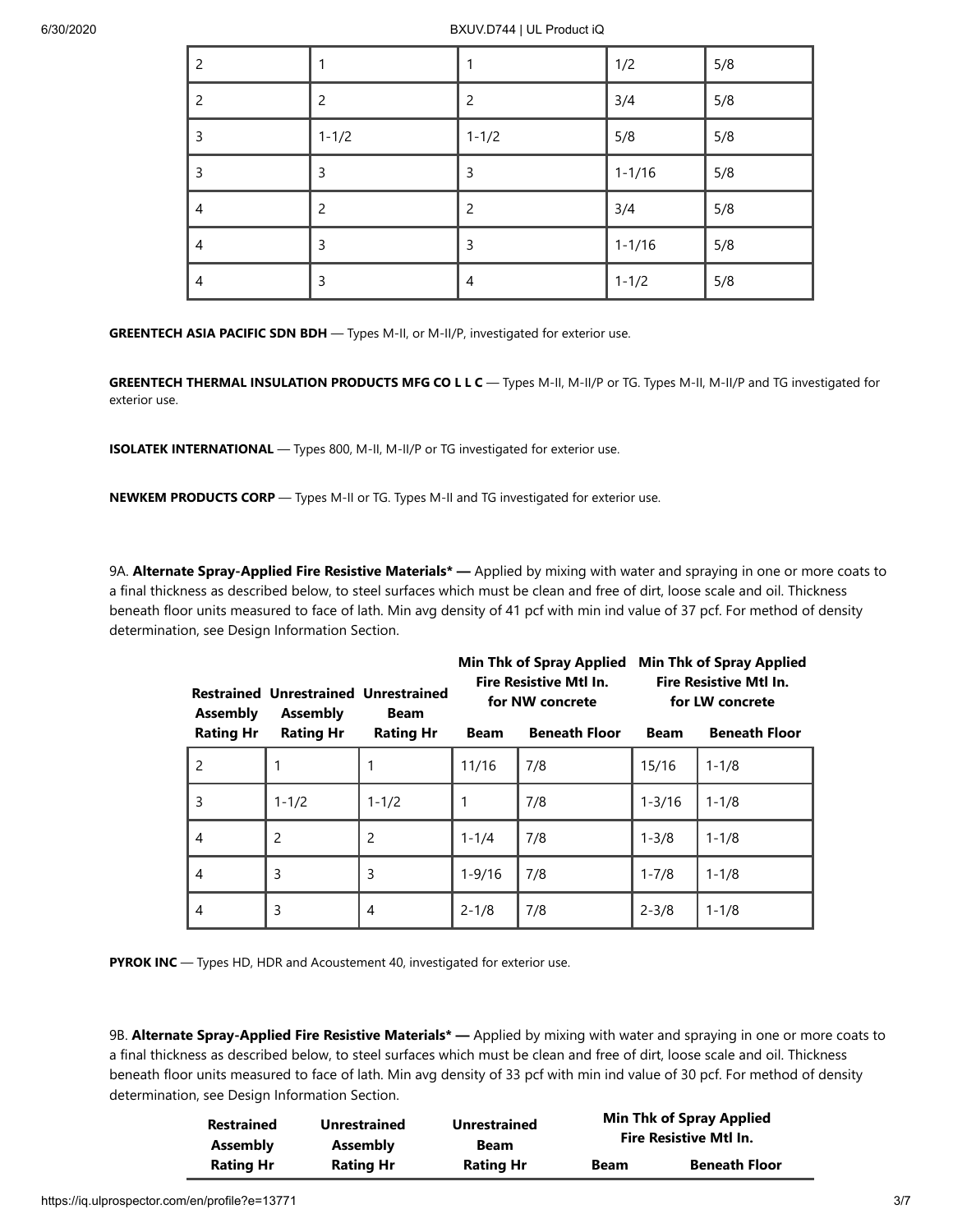#### 6/30/2020 BXUV.D744 | UL Product iQ

| 2 |           |           | 11/16       | 7/8 |
|---|-----------|-----------|-------------|-----|
| 3 | $1 - 1/2$ | $1 - 1/2$ |             | 7/8 |
| 4 |           | 2         | $1 - 1/4$   | 7/8 |
| 4 | 3         | 3         | $1 - 5/8$   | 7/8 |
| 4 | 3         | 4         | $1 - 15/16$ | 7/8 |

**PYROK INC** — Types MD, MDR and Acoustement 30, investigated for exterior use.

9C. **Alternate Spray-Applied Fire Resistive Materials\* —** Applied by mixing with water and spraying in one or more coats to a final thickness as described below, to steel surfaces which must be clean and free of dirt, loose scale and oil. Thickness beneath floor units measured to face of lath. Min avg and min ind density of 15/14 pcf respectively for Types 4, 5, 5EF, 5GP, 5MD, 8EF, 8GP, 8MD, 9EF, 9GP, 9MD, MK-10 HB, MK-10 HB Extended Set, LD, MK-6/ED, MK-6/CBF, MK-6/HY, MK-6s, RG. Min avg and min ind density of 19/18 pcf for Types 7GP, 7HD, 105. Min avg and min ind density of 22/19 pcf for Types KM-601, Z-106, Z-106/G, Z-106/HY. For method of density determination, see Design Information Section.

| <b>Restrained</b><br><b>Assembly</b> | <b>Unrestrained</b><br><b>Assembly</b> | <b>Unrestrained</b><br>Beam | <b>Min Thk of Spray Applied</b><br><b>Fire Resistive Mtl In.</b> |                      |
|--------------------------------------|----------------------------------------|-----------------------------|------------------------------------------------------------------|----------------------|
| <b>Rating Hr</b>                     | <b>Rating Hr</b>                       | <b>Rating Hr</b>            | <b>Beam</b>                                                      | <b>Beneath Floor</b> |
|                                      |                                        |                             | $1 - 1/2$                                                        | 3/4                  |

**ARABIAN VERMICULITE INDUSTRIES** — Types MK-6/CBF, MK-6/ED, MK-6/HY, MK-6/HB, MK-10 HB, MK-10 HB Extended Set, MK-6s, Z-106, Z-106/G, Z-106/HY.

**GCP KOREA INC** — Types MK-6/CBF, MK-6/ED, MK-6/HY, MK-6/HB, MK-10 HB, MK-10 HB Extended Set, MK-6s, Monokote Acoustic 1 , Monokote Acoustic 5 , Z-106, Z-106/G, Z-106/HY.

**PYROK INC** — Type LD.

**SOUTHWEST FIREPROOFING PRODUCTS CO** — Types 4, 5, 5EF, 5GP, 5MD, 7GP, 7HD, 8EF, 8GP, 8MD, 9EF, 9GP, 9MD.

**GCP APPLIED TECHNOLOGIES INC** — Types 105, MK-6/HY, MK-10 HB, MK-10 HB Extended Set, MK-6/HB, MK-6s, Monokote Acoustic 1 , RG , Monokote Acoustic 5 , Z-106, Z-106/G, Z-106/HY.

9D. **Alternate Spray-Applied Fire Resistive Materials\* —** Prepared by mixing with water according to instructions on each bag of material and spray or trowel applied in one or more coats to final minimum thicknesses shown below. Steel surfaces must be clean and free of dirt, loose scale and oil. Where lath is present thicknesses are to be measured to face of lath. Min. avg. density of 28 pcf with min ind density of 25 pcf for the Type 239. The min average density of 40 pcf with a min individual density of 37 pcf for the Type 40 and 40T. For method of density determination, see Design Information Section. Surface of material may be lightly finished with a trowel.

The thicknesses shown below are applicable when metal lath (Item 10) is used:

| <b>Restrained</b><br>Assembly | <b>Unrestrained</b><br>Assembly | <b>Unrestrained</b><br><b>Beam</b> | <b>Min Thk of Spray Applied</b><br><b>Fire Resistive Mtl In.</b> |                      |
|-------------------------------|---------------------------------|------------------------------------|------------------------------------------------------------------|----------------------|
| <b>Rating Hr</b>              | <b>Rating Hr</b>                | <b>Rating Hr</b>                   | Beam                                                             | <b>Beneath Floor</b> |
|                               |                                 |                                    | 11/16                                                            | 7/8                  |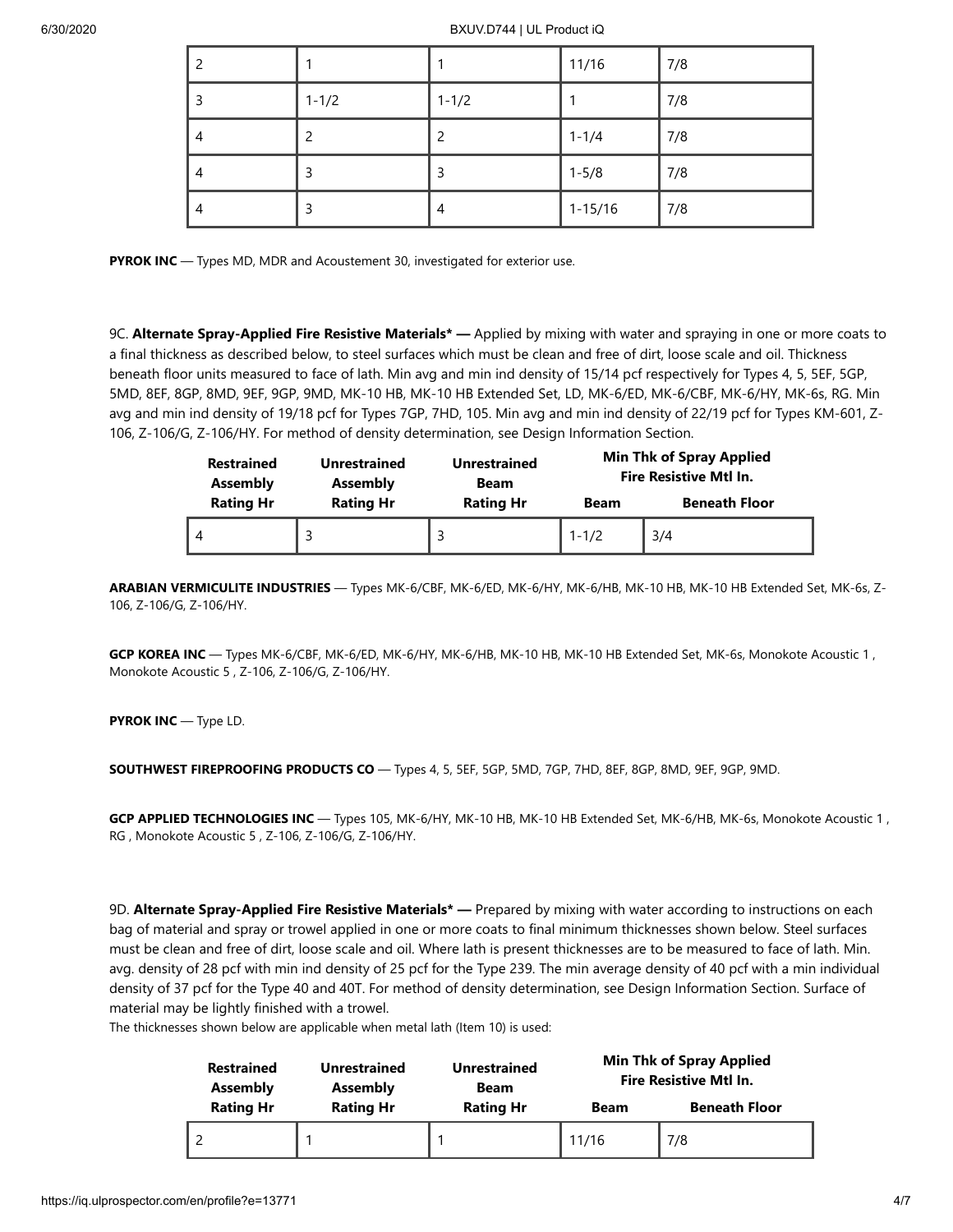| $1 - 1/2$ | $1 - 1/2$ |             | 7/8 |
|-----------|-----------|-------------|-----|
|           | ◠         | $1 - 1/4$   | 7/8 |
|           | 3         | $1 - 5/8$   | 7/8 |
|           | 4         | $1 - 15/16$ | 7/8 |

The thicknesses shown below are applicable when metal lath (Item 10) is omitted:

| <b>Restrained</b><br><b>Assembly</b> | <b>Unrestrained</b><br><b>Assembly</b> | <b>Unrestrained</b><br><b>Beam</b> |                | <b>Min Thk of Spray Applied</b><br><b>Fire Resistive Mtl In.</b> |
|--------------------------------------|----------------------------------------|------------------------------------|----------------|------------------------------------------------------------------|
| <b>Rating Hr</b>                     | <b>Rating Hr</b>                       | <b>Rating Hr</b>                   | <b>Beam</b>    | <b>Beneath Floor</b>                                             |
| $\overline{c}$                       |                                        |                                    | $1 - 1/16$     | 7/8                                                              |
| 3                                    | $1 - 1/2$                              | $1 - 1/2$                          | $1 - 3/8$      | 7/8                                                              |
| $\overline{4}$                       | 2                                      | 2                                  | $1 - 5/8$      | $1 - 5/8$                                                        |
| $\overline{4}$                       | 3                                      | 3                                  | $\mathfrak{p}$ | 7/8                                                              |
| 4                                    | 3                                      | 4                                  | $2 - 5/16$     | 7/8                                                              |

**CARBOLINE CO** — Type 40, Type 239. Investigated for exterior use.

**CARBOLINE (INDIA) PVT LTD** — Type 40, Type 239. Investigated for exterior use.

**PERLITA Y VERMICULITA SLU** - Type 40, 40T, Type 239. Investigated for exterior use.

**STONCOR MIDDLE EAST L L C** — Type 40, Type 239. Investigated for exterior use.

**STONCOR SOUTH CONE S A** — Type 40, Type 239. Investigated for exterior use.

9E. **Alternate Spray-Applied Fire Resistive Materials\* —** Prepared by mixing with water according to instructions on each bag of material and spray or trowel applied in one or more coats to final minimum thicknesses shown below. Steel surfaces must be clean and free of dirt, loose scale and oil. Where lath is present thicknesses are to be measured to face of lath. Min. avg. density of 50 pcf with min ind density of 45 pcf. For method of density determination, see Design Information Section. Surface of material may be lightly finished with a trowel.

The thicknesses shown below are applicable when metal lath (Item 10) is used:

| <b>Restrained</b><br><b>Assembly</b> | <b>Unrestrained</b><br><b>Assembly</b> | <b>Unrestrained</b><br><b>Beam</b> |             | <b>Min Thk of Spray Applied</b><br><b>Fire Resistive Mtl In.</b> |
|--------------------------------------|----------------------------------------|------------------------------------|-------------|------------------------------------------------------------------|
| <b>Rating Hr</b>                     | <b>Rating Hr</b>                       | <b>Rating Hr</b>                   | <b>Beam</b> | <b>Beneath Floor</b>                                             |
| $\mathcal{P}$                        |                                        |                                    | 11/16       | 7/8                                                              |
| 3                                    | $1 - 1/2$                              | $1 - 1/2$                          |             | 7/8                                                              |
| 4                                    | 2                                      | $\overline{c}$                     | $1 - 1/4$   | 7/8                                                              |
| 4                                    | 3                                      | 3                                  | $1 - 5/8$   | 7/8                                                              |
| 4                                    | 3                                      | 4                                  | $1 - 15/16$ | 7/8                                                              |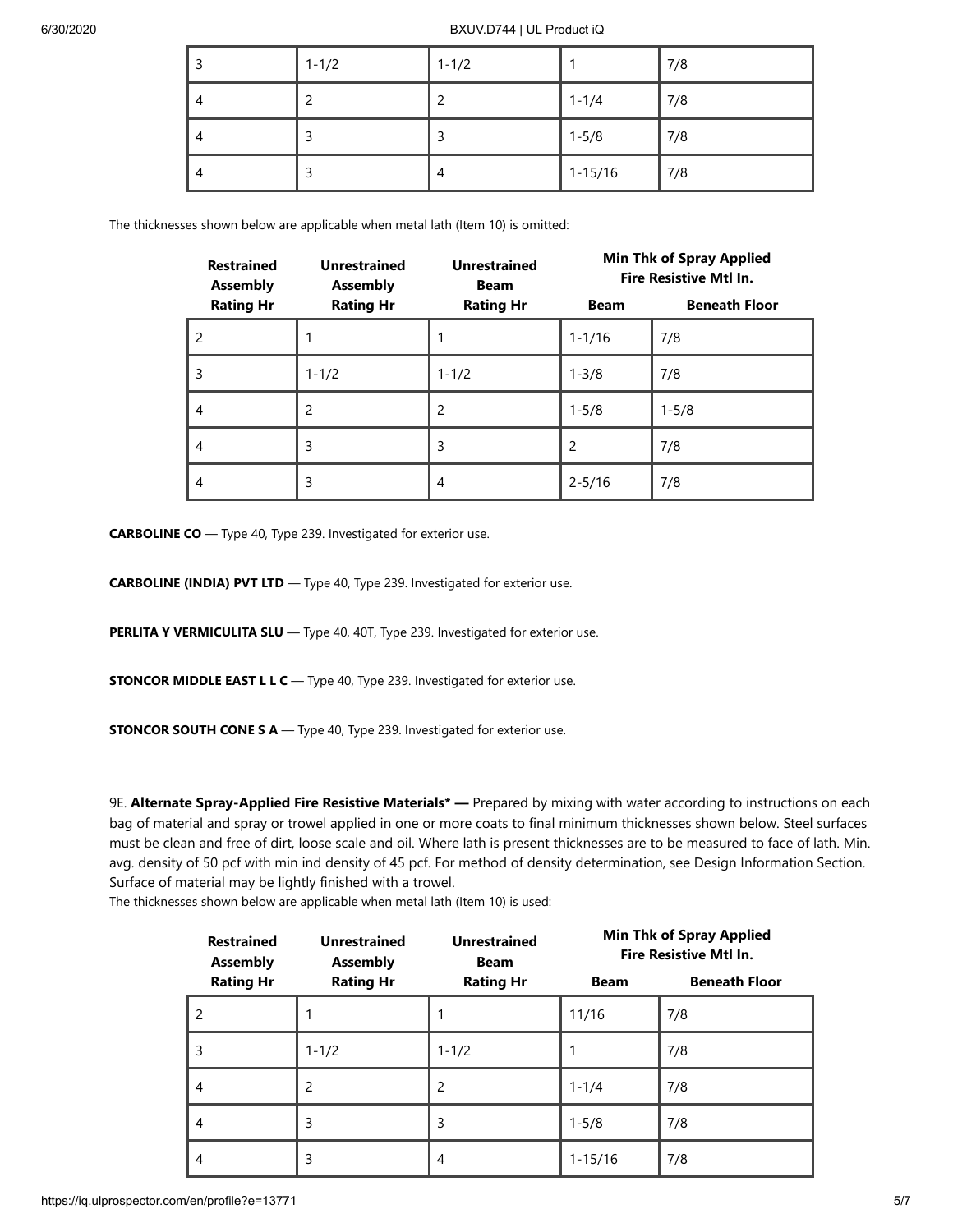The thicknesses shown below are applicable when metal lath (Item 10) is omitted:

| <b>Restrained</b><br><b>Assembly</b> | <b>Unrestrained</b><br><b>Assembly</b> | <b>Unrestrained</b><br><b>Beam</b> | <b>Min Thk of Spray Applied</b><br><b>Fire Resistive Mtl In.</b> |                      |
|--------------------------------------|----------------------------------------|------------------------------------|------------------------------------------------------------------|----------------------|
| <b>Rating Hr</b>                     | <b>Rating Hr</b>                       | <b>Rating Hr</b>                   | <b>Beam</b>                                                      | <b>Beneath Floor</b> |
|                                      |                                        |                                    | 15/16                                                            | 7/8                  |
| 3                                    | $1 - 1/2$                              | $1 - 1/2$                          | $1 - 1/4$                                                        | 7/8                  |
| 4                                    | 2                                      | 2                                  | $1 - 1/2$                                                        | 7/8                  |
| 4                                    | 3                                      | 3                                  | $1 - 7/8$                                                        | 7/8                  |

**CARBOLINE CO** — Type 240. Investigated for exterior use.

**STONCOR SOUTH CONE S A** — Type 240. Investigated for exterior use.

9F. **Alternate Spray-Applied Fire Resistive Materials\* —** Prepared by mixing with water according to instructions on each bag of material and spray or trowel applied in one or more coats to final minimum thicknesses shown below. Steel surfaces must be clean and free of dirt, loose scale and oil. Where lath is present thicknesses are to be measured to face of lath. Min. avg. density of 55 pcf with min ind density of 50 pcf. For method of density determination, see Design Information Section. Surface of material may be lightly finished with a trowel.

The thicknesses shown below are applicable when metal lath (Item 10) is used:

| <b>Restrained</b><br><b>Assembly</b> | <b>Unrestrained</b><br><b>Assembly</b> | <b>Unrestrained</b><br><b>Beam</b> |             | <b>Min Thk of Spray Applied</b><br><b>Fire Resistive Mtl In.</b> |
|--------------------------------------|----------------------------------------|------------------------------------|-------------|------------------------------------------------------------------|
| <b>Rating Hr</b>                     | <b>Rating Hr</b>                       | <b>Rating Hr</b>                   | <b>Beam</b> | <b>Beneath Floor</b>                                             |
| $\overline{c}$                       |                                        |                                    | 11/16       | 7/8                                                              |
| 3                                    | $1 - 1/2$                              | $1 - 1/2$                          |             | 7/8                                                              |
| 4                                    | 2                                      | 2                                  | $1 - 1/4$   | 7/8                                                              |
| 4                                    | 3                                      | 3                                  | $1 - 5/8$   | 7/8                                                              |
| 4                                    | 3                                      | 4                                  | $1 - 15/16$ | 7/8                                                              |

The thicknesses shown below are applicable when metal lath (Item 10) is omitted:

| <b>Restrained</b><br><b>Assembly</b> | <b>Unrestrained</b><br><b>Assembly</b> | <b>Unrestrained</b><br><b>Beam</b> | <b>Min Thk of Spray Applied</b><br><b>Fire Resistive Mtl In.</b> |                      |
|--------------------------------------|----------------------------------------|------------------------------------|------------------------------------------------------------------|----------------------|
| <b>Rating Hr</b>                     | <b>Rating Hr</b>                       | <b>Rating Hr</b>                   | <b>Beam</b>                                                      | <b>Beneath Floor</b> |
|                                      |                                        |                                    | 15/16                                                            | 7/8                  |
| 3                                    | $1 - 1/2$                              | $1 - 1/2$                          | $1 - 1/4$                                                        | 7/8                  |
| 4                                    | 2                                      | $\overline{c}$                     | $1 - 1/2$                                                        | 7/8                  |
| 4                                    | 3                                      | 3                                  | $1 - 7/8$                                                        | 7/8                  |

**CARBOLINE CO** — Type 241, Type 241 HD. Investigated for exterior use.